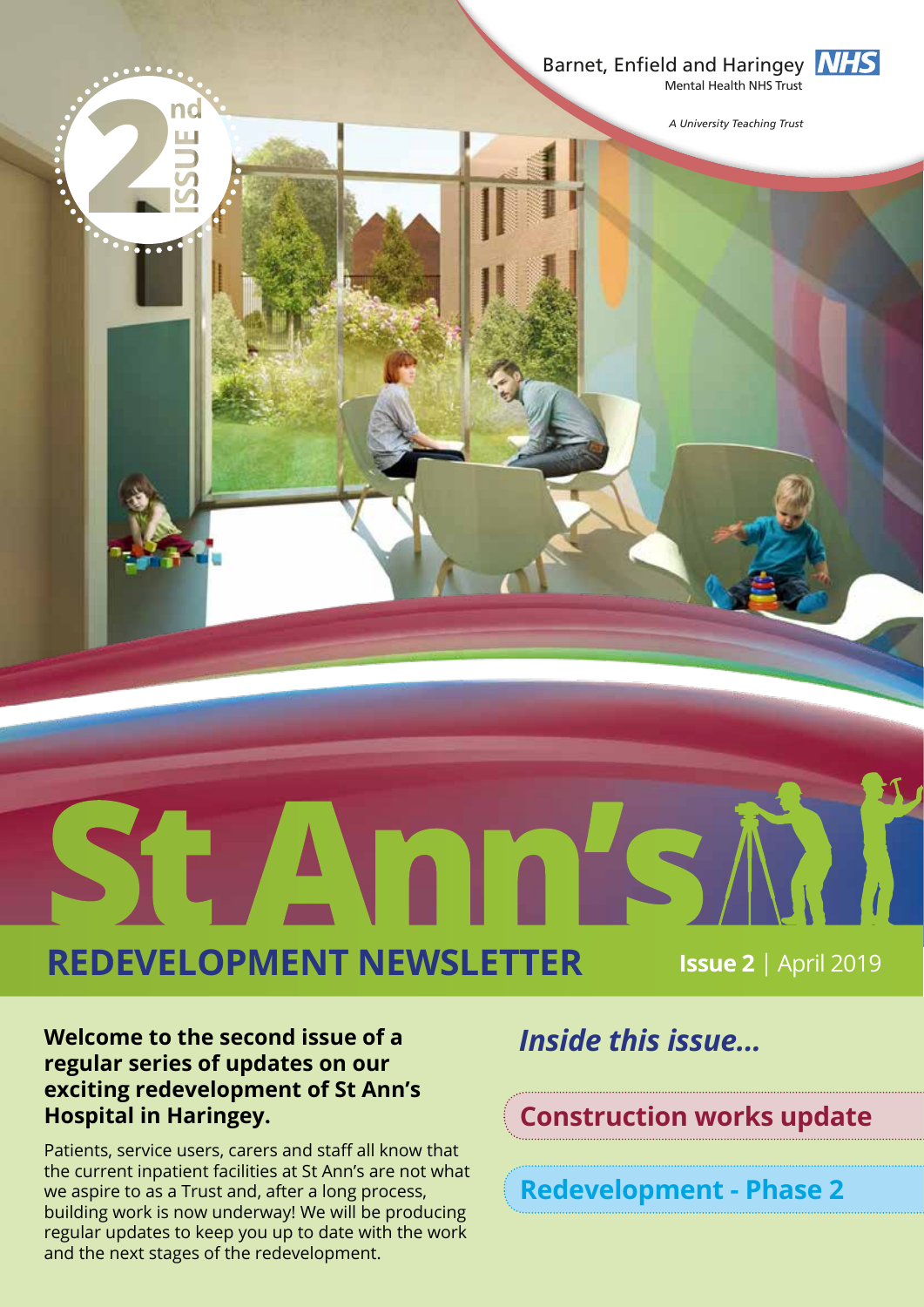# **St Ann's** Hospital

#### **Construction works update**

Construction work on the new inpatient<br>
C building is progressing at an exciting pace and the outline for parts of the new building is taking shape.

More than 40 workers including groundwork's, machine operators, steel fixers, drainage engineers and bricklayers are on site each day working hard to complete the building.



A luffing crane has been erected which will be on site for the construction period. The crane is being used to move steel, concrete and large materials from the loading bay.



Works to a new substation to the rear of Moorfields has commenced. The substation will bring the electrical power from the National Grid in Hermitage Road onto the hospital site. This will serve all the new healthcare campus and new building.

The piling for foundations has also been completed so the noise and disruption from that activity has passed.

Excavation and concreting to form foundations has started and will be on-going for the next few months.

Works to drainage, cable runs and construction of a switch room between Block J & K has also started. The switch room will be used to connect the electrical power to the site.

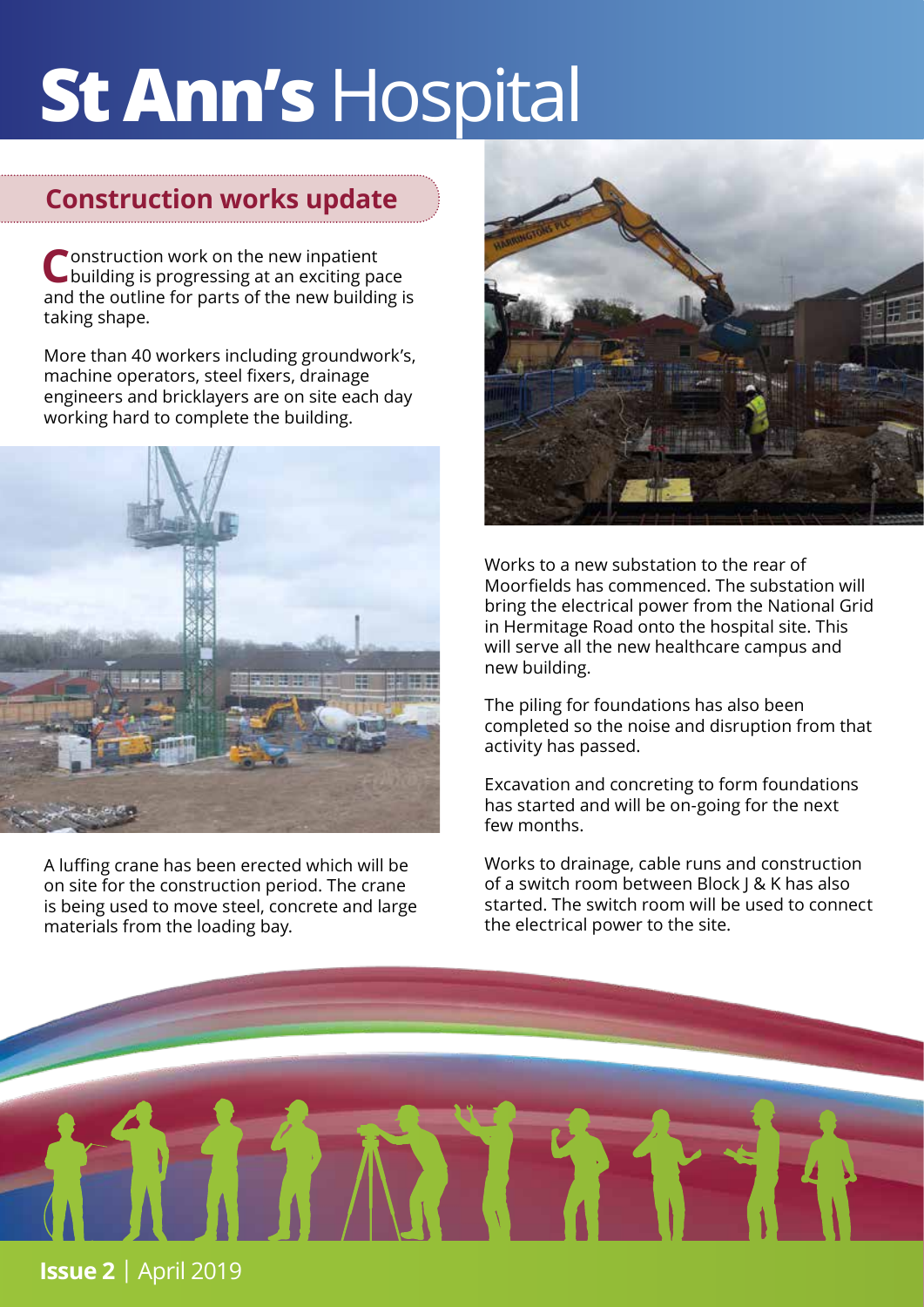

Staff and visitors to the site will also notice the blue hoarding on St Ann's Road. These mark where the new entrances for pedestrians and vehicles will be located.



#### **Phase 2 of the redevelopment**

**Following completion of Phase 1 - the new mental health inpatient building in August** 2020, the current wards will relocate into the new, state of the art block. This will allow Phase 2 to commence by autumn 2020 and be completed by late 2022.

Phase 2 involves a number of other significant improvements to the hospital campus including the refurbishment of the current wards for a number of patient services and support staff accommodation. This also includes construction of a new staff restaurant and staff training / education facilities, improvements to Blocks G and H and a range of other site infrastructure improvements including revised roadways and car parking. A new Estates and Facilities yard will be constructed on the retained part of the hospital site to enable the Trust to vacate the part of the site sold to the Greater London Authority (GLA).

The Trust is currently in the process of appointing a contractor for Phase 2, who should be in place by May 2019. Detailed design work for Phase 2 will commence by autumn 2019 and run until mid 2020, with discussions with those services affected about their future requirements. These will be led by the Project Team, who will make the necessary arrangements over the coming months. The Phase 2 planning work will take time and no final decisions will be made until 2020. Work will then start in autumn 2020 for two years. The Project Team will keep those areas affected updated on progress as we move forward.

Phase 2, once completed in late 2022, will bring major improvements for patients, visitors and staff. Although the construction programme is causing some inconveniences in the short term, it will be worthwhile in the long term, with a new hospital we can all be really proud of.